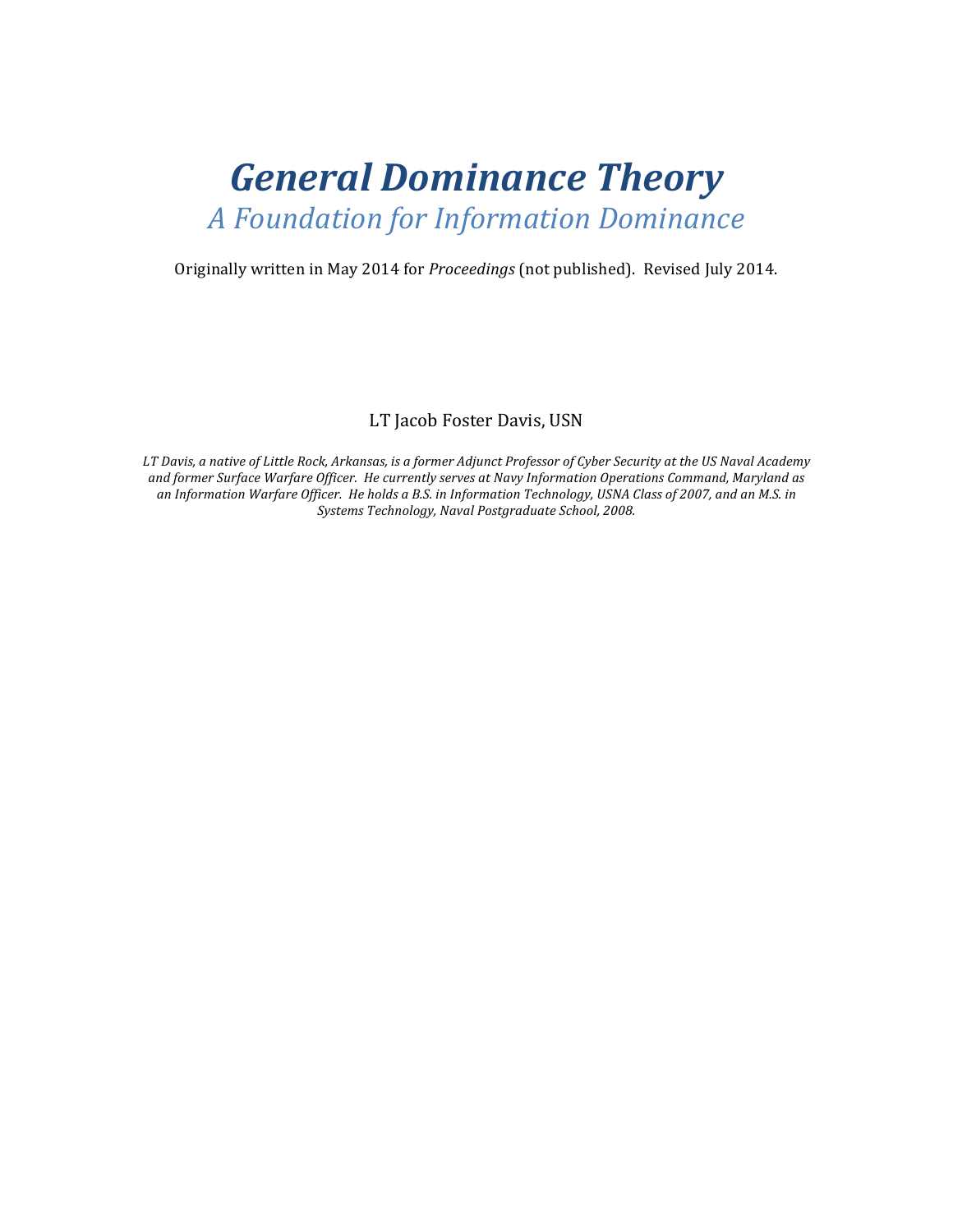# **General Dominance Theory** A Foundation for Information Dominance

In the U.S. Navy's Intelligence community, the concept of achieving "Information" Dominance" is very popular. With the advent of computer and communications technology as both a tool and a weapon, we rightly see the Information Domain as the next frontier of military power. Accordingly, we work hard to gather and process information hoping to achieve a strategic advantage over our adversaries.

But there is a problem. And it is not a want of trying. Our problem is that our community has failed to properly define Information Dominance and other key terms. Consequently, we've put the cart before the horse. While we all agree that we need Information Dominance and have expended countless man-hours and resources pursuing it, we've failed to properly rein in the concept by precisely addressing what "Information" Dominance" actually means. And this problem is easy to see. I would guess that if you asked 10 people in the intelligence community to define Information Dominance, you would get 15 answers.

In order to effectively strive to achieve and maintain dominance in the Information Domain we must have clear and proper definitions based on the philosophical objective of war: to make our *desired* image of reality the *actual* reality. Clear and proper definitions enable us to establish criteria that can be used to measure our progress. Additionally, these definitions will help us better allocate scarce resources  $(e.g.,$  people, material, time, expertise) in tasks that support achieving dominance.

This article introduces definitions and concepts into the field of Information Dominance to add to our armamentarium. Most importantly, I propose re-defining<sup>1</sup>

 

<sup>1</sup> *U.S. Navy Information Dominance Roadmap 2013 – 2028* (March, 2013) defines Information Dominance as "… the operational advantage gained from fully integrating Navy's information capabilities, systems and resources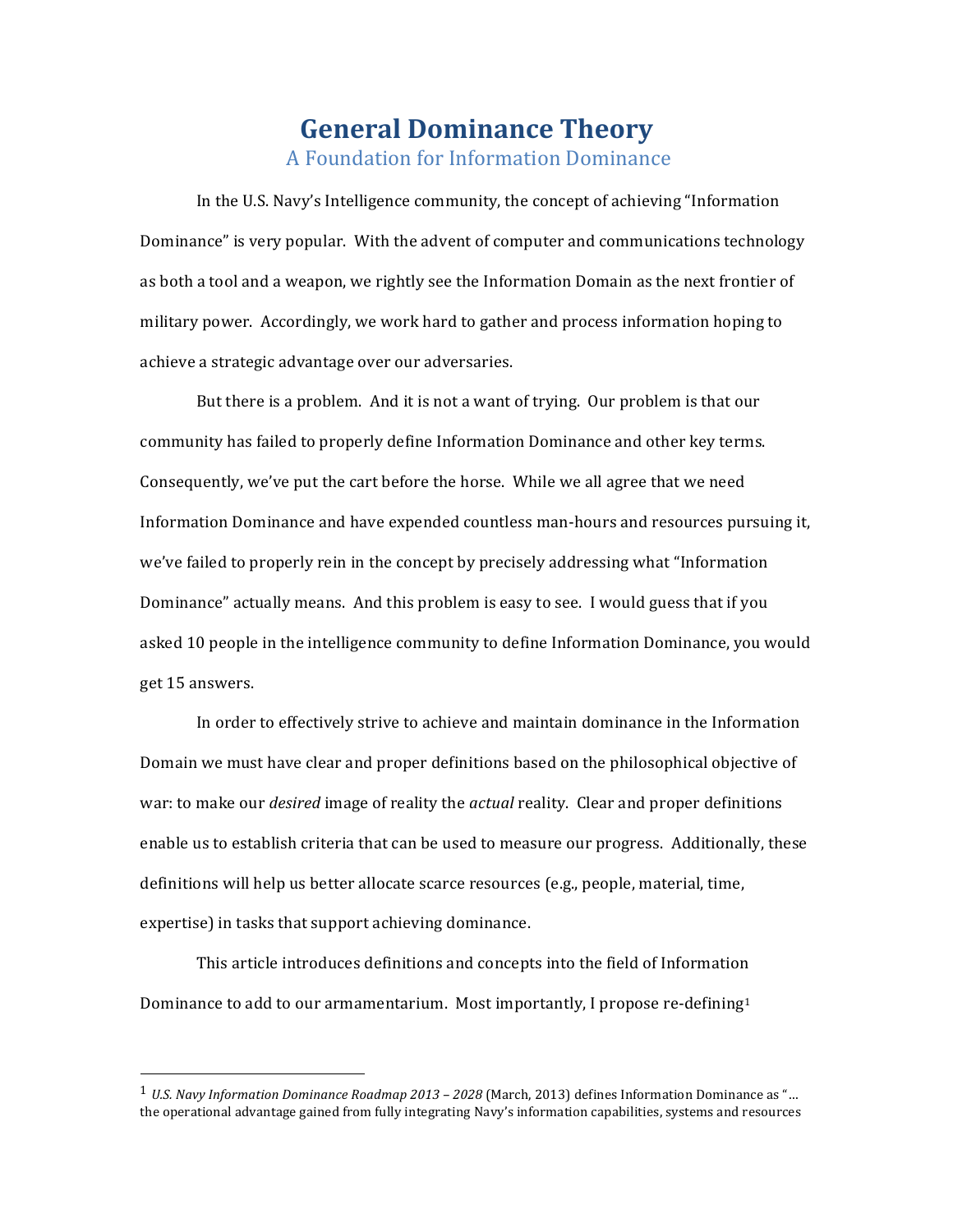Information Dominance as "*the state in the battle space where a desired image of Information* reality can be achieved completely despite the will of an opponent." Rather than an advantage gained in an environment *independent* of opponents, Information Dominance should be viewed as a *state* that *depends* on our ability to operate against opponents. I also propose a definition of Information Warfare: "the pursuit of Information Dominance."

These definitions were developed using a theory called General Dominance Theory.<sup>2</sup> The first part of this article serves as an introduction to that theory. The second part shows how the principles General Dominance Theory can be applied to derive these definitions and provide guidance toward pursuing Information Dominance.

The principles of General Dominance Theory, as applied to Information Dominance, support the ideas presented in the US Navy's *Navy Strategy for Achieving Information Dominance, 2013–2017* and *U.S. Navy Information Dominance Roadmap, 2013–2028.* But those documents don't discuss any of the founding principles and logic behind their conclusions. General Dominance Theory fills the resultant void that begs, "Why?" The major ideas presented by the Navy are calls to action and organization that logically flow from the principles of General Dominance Theory. Therefore, it is important that we understand and refine General Dominance Theory.

### **Part I: General Dominance Theory**

Before we consider Information Dominance, we should step back and consider what *Dominance* means and what we need to achieve it. If we can generally define Dominance,

<sup>&</sup>lt;u> 1989 - Andrea Santa Andrea Andrea Andrea Andrea Andrea Andrea Andrea Andrea Andrea Andrea Andrea Andrea Andr</u> to optimize decision making and maximize warfighting effects in the complex maritime environment of the 21st Century…" 

<sup>&</sup>lt;sup>2</sup> This concept was first introduced in my paper *General Dominance Theory and Applications to Information Dominance: A Paradigm for Success in War*, which was published in April 2014.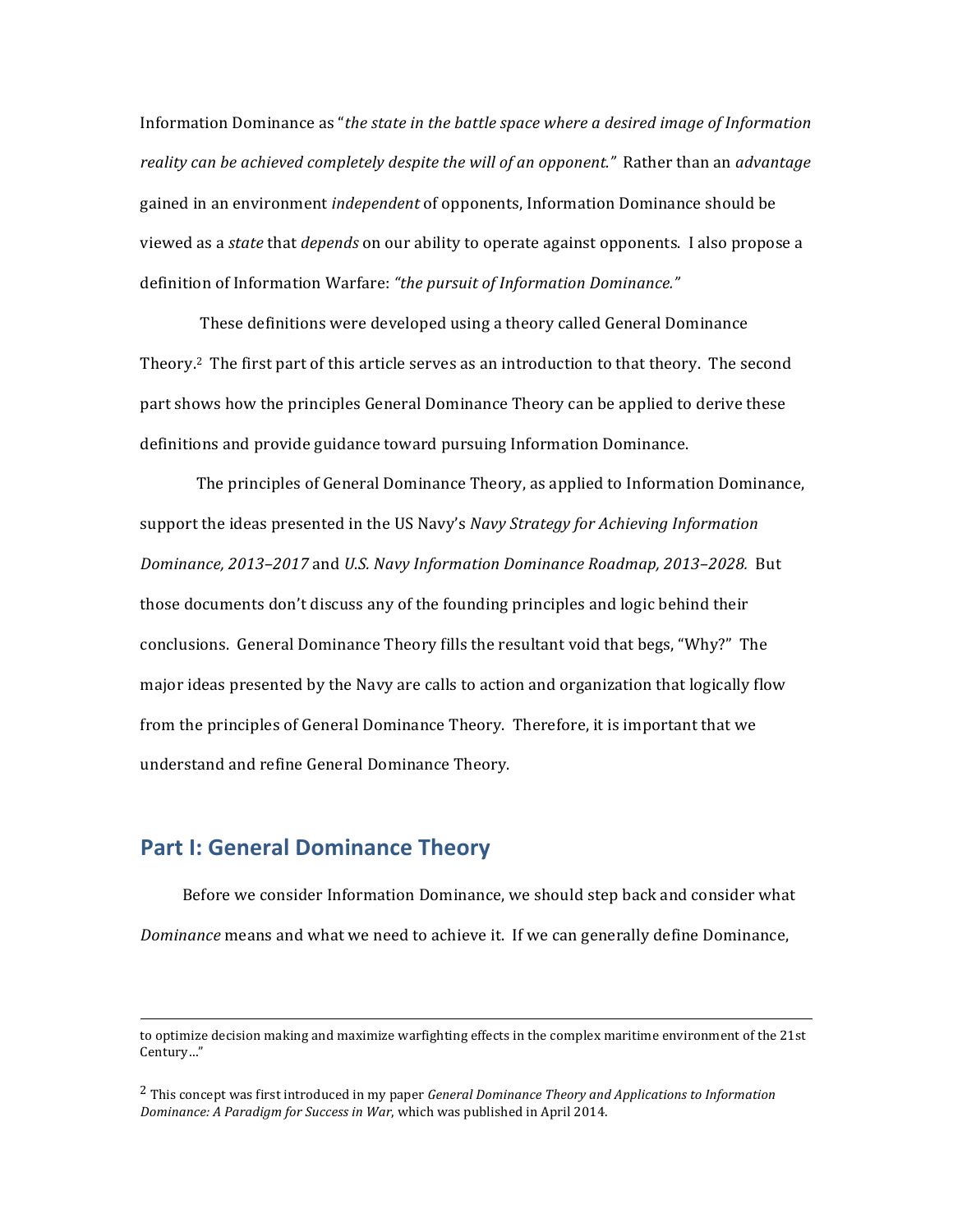then we should be able to apply those same principles to any domain, including the Information Domain.

#### **Objectives of War**

In war, our ultimate goal is to make a *desired image* of reality the *actual* reality. We want to change "the way things are" into "the way we want them to be." This requires two things:  $(1)$  the ability to accurately perceive reality and  $(2)$  the ability to affect reality. If we can do both of these things perfectly, then we can always achieve this goal, and we can always achieve success in war.



#### **Defining Domain**

In war, we speak of *Domains* - we want to achieve dominance in a set of Domains. A Domain is a container. A Domain is an environment. Within a Domain, things happen in a certain way. A **Domain** is an environment where things exist and where those things are *bound by laws and patterns of existence, movement, destruction, propagation, and other* environmental factors – the combination of which is either unique of other Domains, or distinct enough to warrant special consideration.

For example, the Air Domain includes all things that exist and move through the air. These things follow laws and rules such as buoyancy, Bernoulli's principle, and gravity.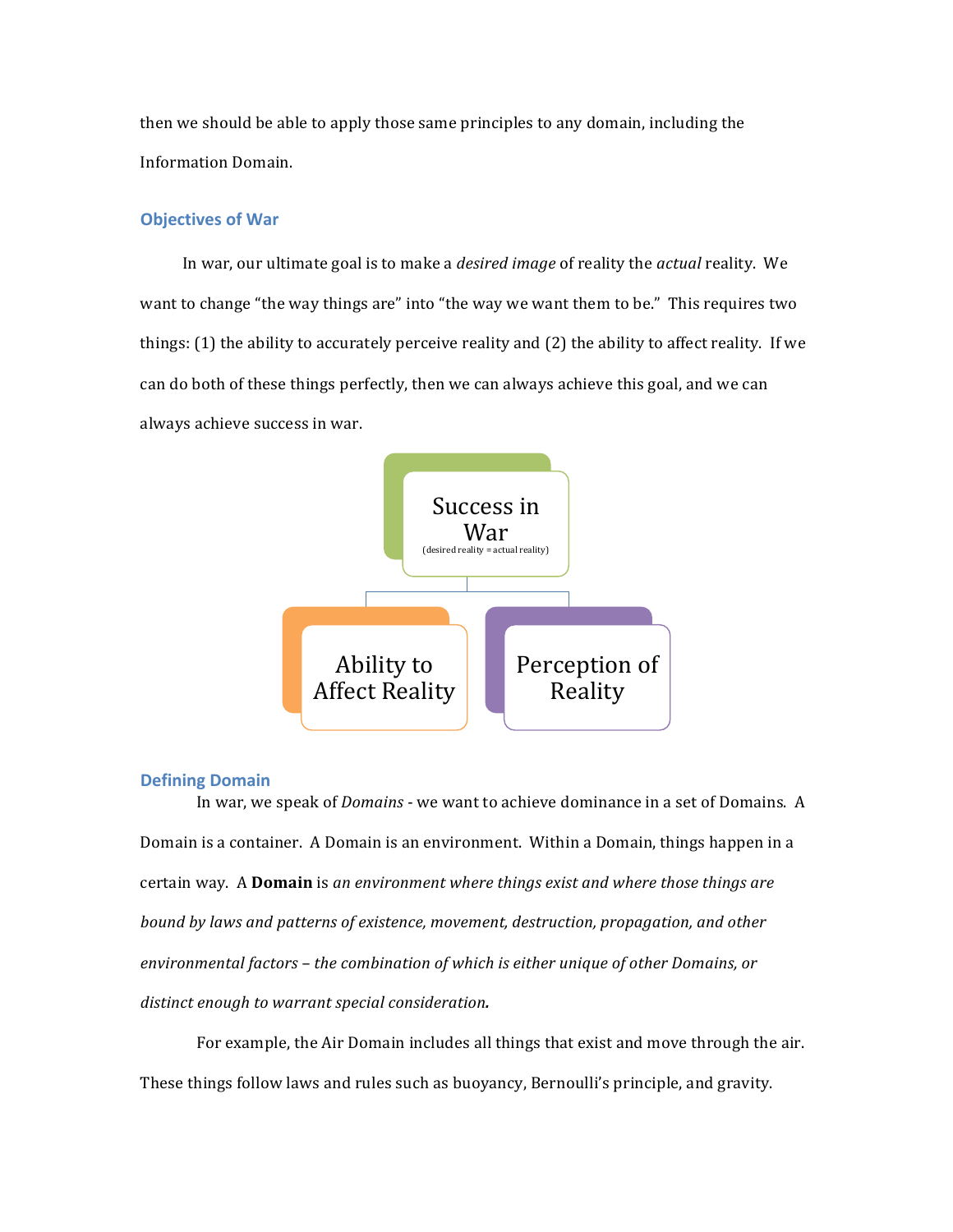Things are surrounded by nitrogen, oxygen, and carbon dioxide in weather phenomena. Properties of this Domain cause things to move and propagate in certain ways. The behavior of things in this Domain is significantly different from other Domains.

Members and qualities of one Domain (e.g., people, things, and rules of movement) can usually be found in other Domains, and members and qualities of one Domain can have an impact on another. It isn't the individual members and qualities of a Domain that make it distinct; rather, it is the *combination* of those members and qualities. For example, aircraft, vehicles typically thought of as operating in the Air Domain, are used in the Subsurface Domain for reconnaissance. Submarines, a vehicle typically thought of as operating in the Subsurface Domain, are used in the Land Domain for submarine-based missile strikes. These vehicles are a part of multiple Domains because they operate or have an impact on multiple Domains.

#### **Defining Dominance and Warfare**

**Perception of Reality** ("POR"), a component of Success in War, is determined by two factors: (1) our ability to *collect* information and (2) our ability to *synthesize* information. Collection is the process of completely receiving (both actively and passively) information from the battle space. Synthesis is the process of correctly changing that raw sensory information into something factual with meaning - something that accurately describes some part of reality.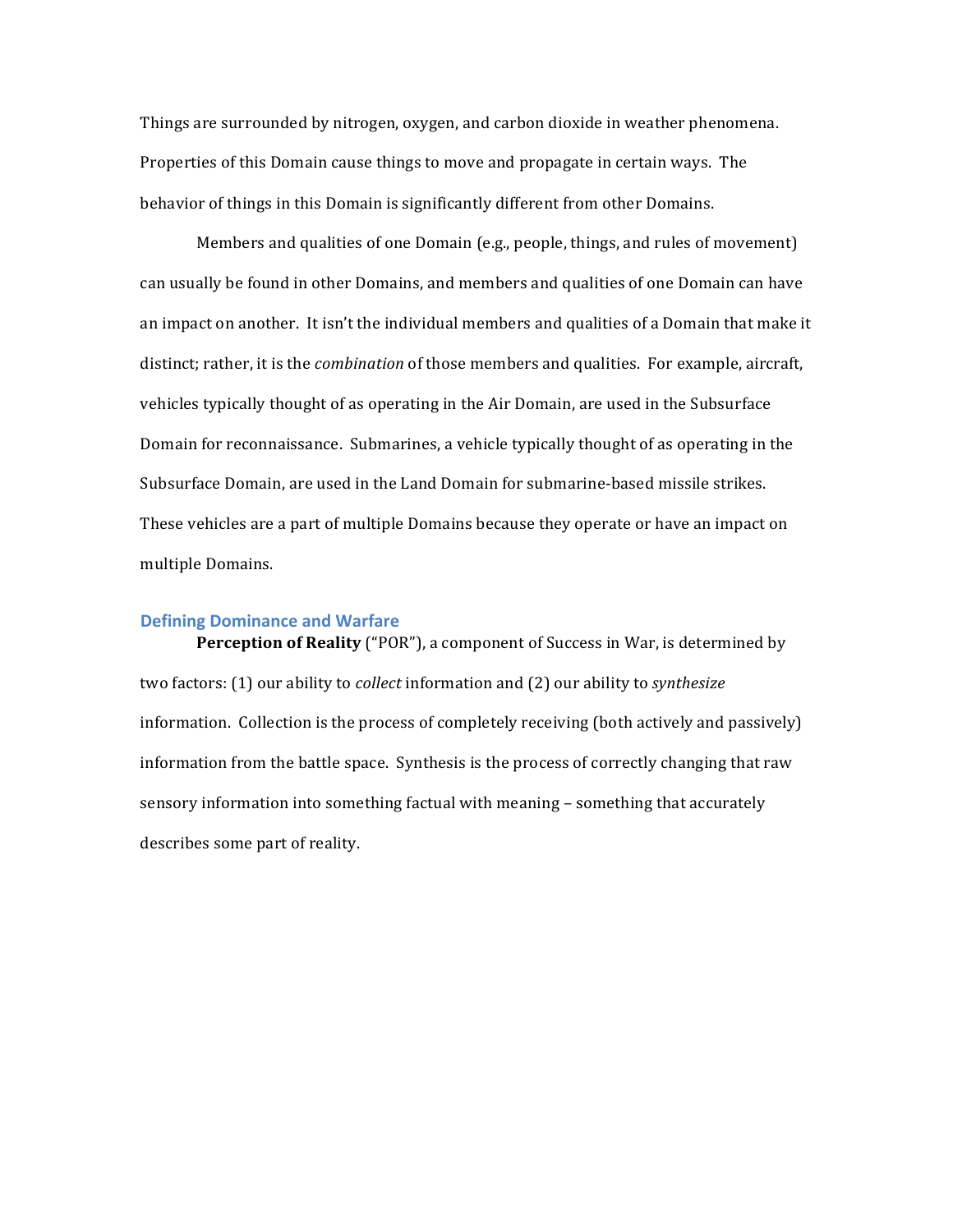

The **Ability to Affect Reality** ("ATA") is the other component of Success in War. It is achieved by the use of something in the Domain. Things that we can use in a Domain to affect reality (e.g., our opponent or the environment) are *Domain Objects*. Domain Objects can be physical (e.g., a bullet or a submarine) or non-physical (e.g. a war plan or a piece of information).

The actions we take both in our pursuit of POR and ATA are performed under competitive circumstances against an opponent - and that opponent's desired reality is often not the same as our desired reality. Therefore, our opponent may take actions that prevent us from achieving perfect POR and perfect ATA. In this struggle, we must achieve our desired reality at the expense of our opponent's desired reality. In other words, we want to be *dominant*. Therefore, **Dominance** is *the state in the battle space where a desired image of reality can be achieved completely despite the will of an opponent.* The better our POR and ATA, the closer to Dominance we come. Dominance is achieved when we have a perfect POR and ATA.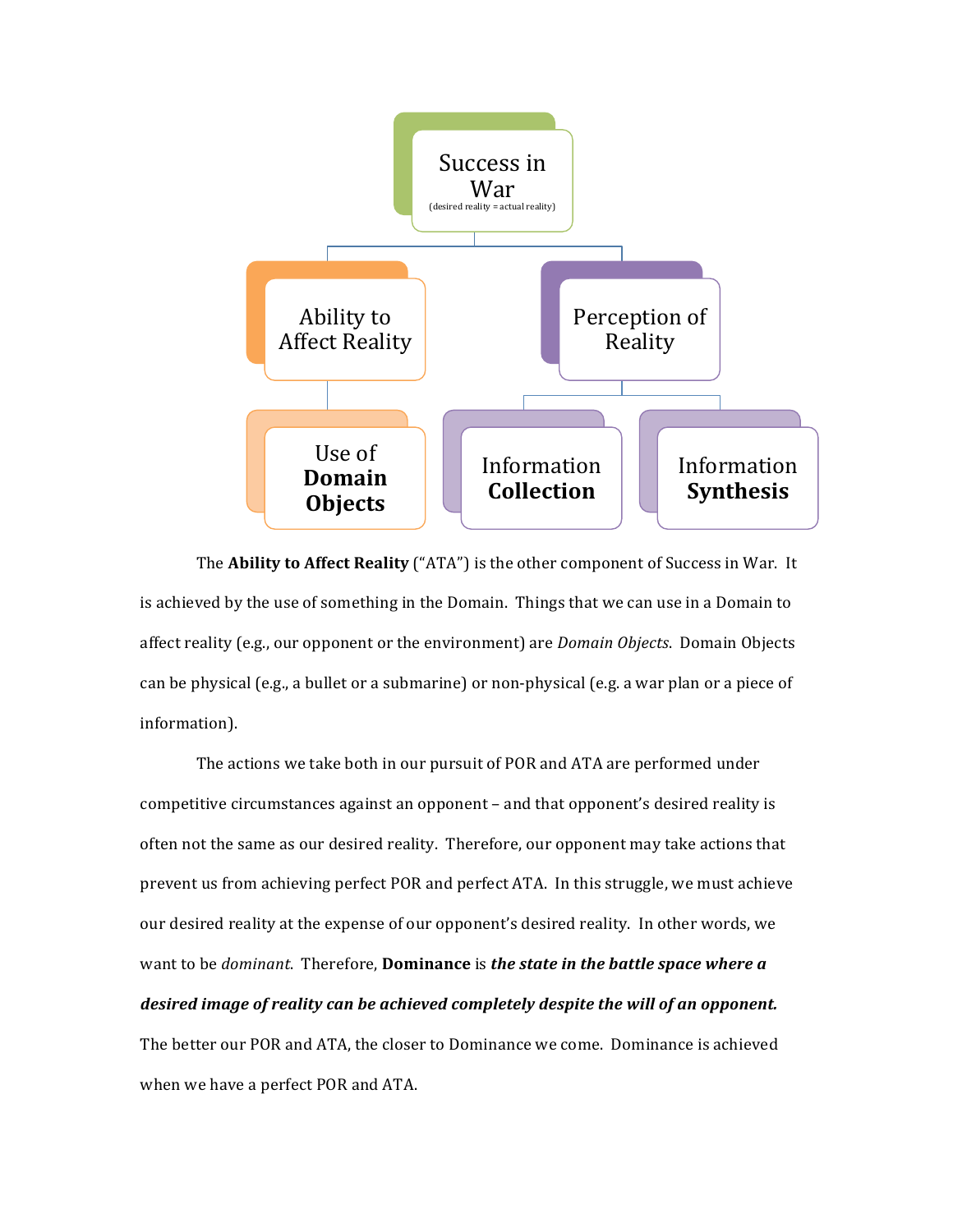The struggle for Dominance is war, and the actions we take to win the war are all part of *Warfare*. In the context of this paradigm, therefore, **Warfare** is *the struggle against an opponent to achieve and retain a perfect ATA and POR.* **In other words, Warfare is** *the pursuit of Dominance.* 

### **Six Critical Requirements of Dominance**

Achieving Dominance requires control of our opponents and of ourselves. Based on the components of Success in War (POR and ATA), this control can be broken down into six types of control required to achieve Dominance:

- 1. Control our collection of information
- 2. Control our synthesis of information
- 3. Control our ability to use Domain Objects
- 4. Control the opponent's collection of information
- 5. Control the opponent's synthesis of information
- 6. Control the opponent's use of Domain Objects

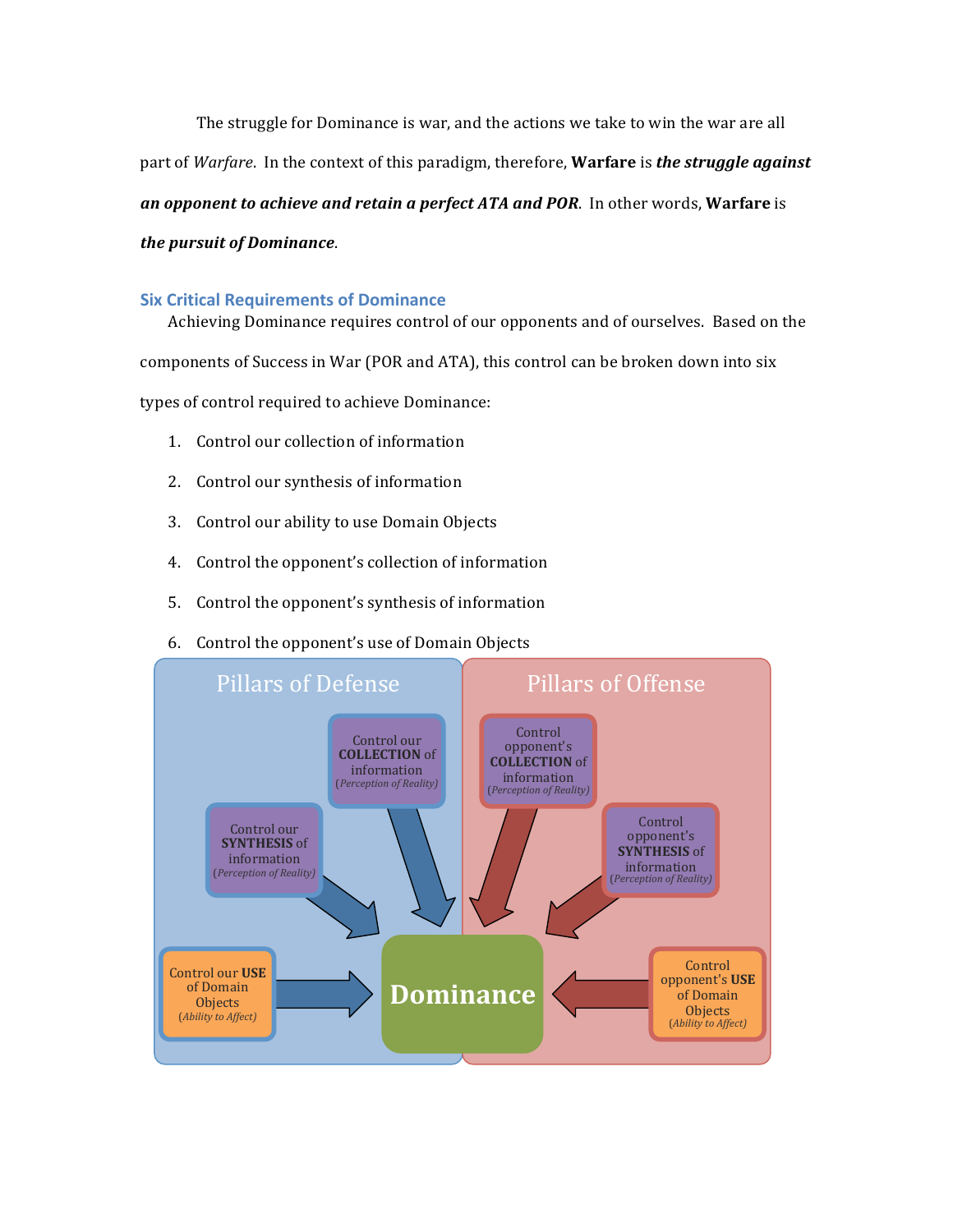Critical Requirements 1-3 are the *Pillars of Defense*. Critical Requirements 4-6 are the **Pillars of Offense**. Requirements 1 - 3 are defensive because *loss of any* one of these requirements will preclude us from achieving Dominance. Reciprocally, if we *achieve any* of the requirements  $4 - 6$  then we can prevent our opponent from achieving Dominance.

#### **General Warfare Framework**

Properly allocating scarce resources is essential to achieving and maintaining Dominance, so we must ensure that everything we do has a reason that supports that objective. To guide this pursuit of Dominance, we can take the Six Critical Requirements of Dominance and form a *General Warfare Framework*. This framework can help ensure that each task we undertake can be traced back to one of these six requirements.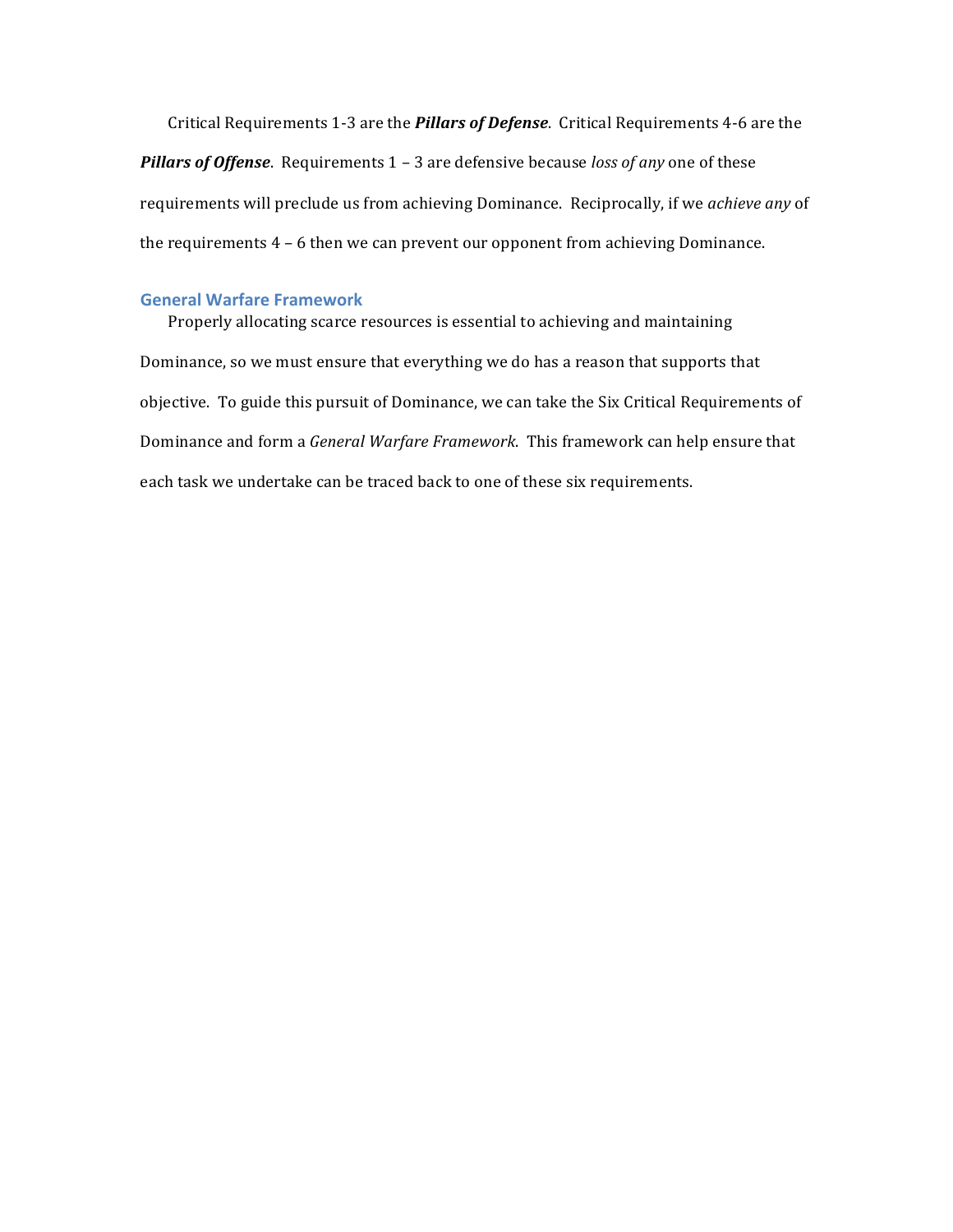

Each of the Six Critical Requirements of Dominance can be divided into one of two categories: (1) Inputs and (2) Outputs. Inputs satisfy Critical Requirements 1 and 2 and are the actions we take to increase our Perception of Reality (POR). Inputs can also be described as *Intelligence*. Outputs satisfy Critical Requirements 3-6 and are things we do to affect our opponent or protect ourselves. Outputs can also be described as *Operations*.

Tasks that enable Input and Output actions are Conduits. They provide the *Infrastructure* for Intelligence and Operations. These actions don't directly contribute to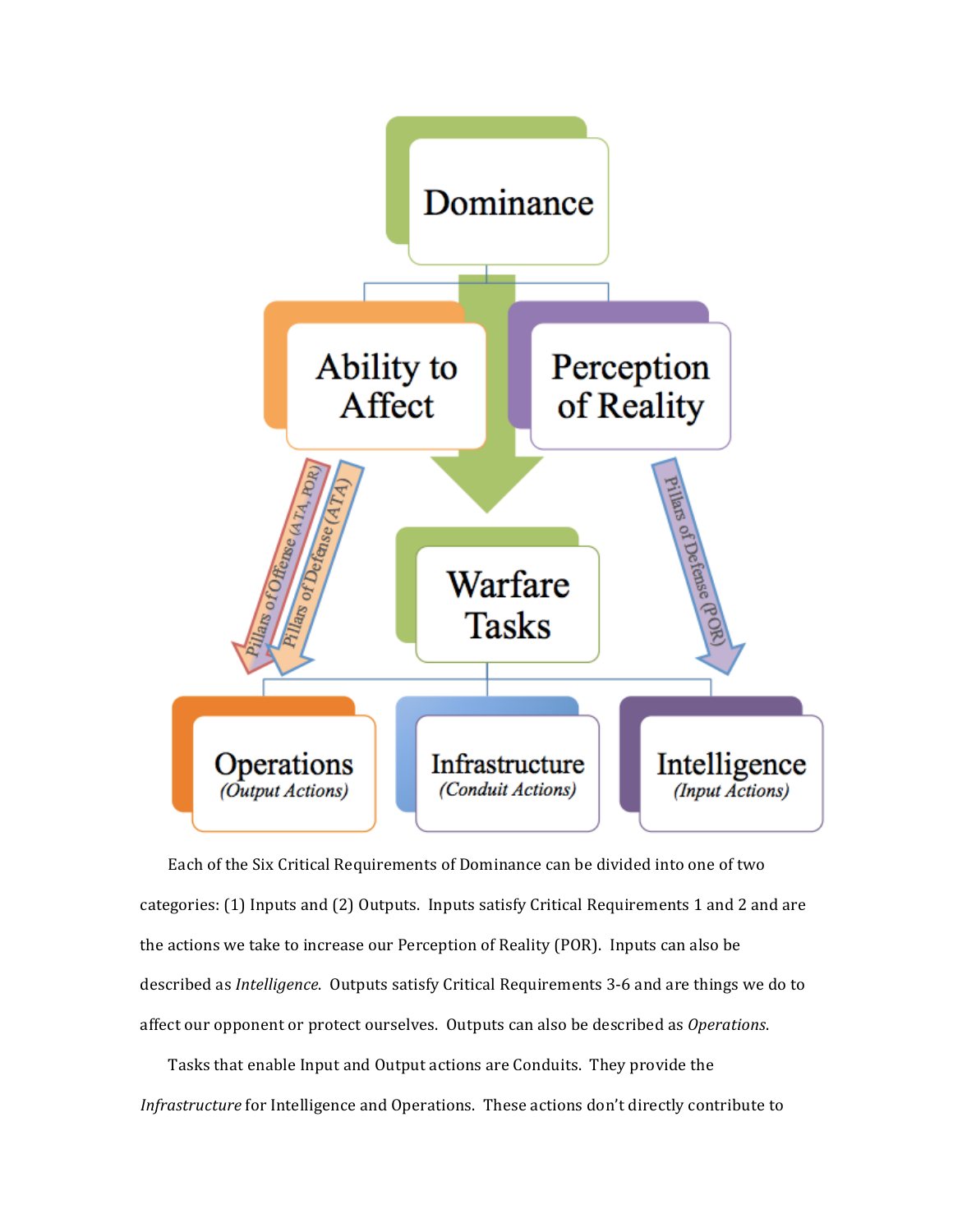achieving Dominance because they don't directly address a Critical Requirement, but they can be essential to Operations and Intelligence actions.

| <b>Task</b><br><b>Purpose</b> | <b>Description</b>                                   | <b>Applicable Critical</b><br><b>Requirements</b> | <b>Task Category</b>  |
|-------------------------------|------------------------------------------------------|---------------------------------------------------|-----------------------|
| Inputs                        | Tasks that achieve<br>Perception of Reality          | 1 & 2                                             | Intelligence          |
| <b>Outputs</b>                | Tasks that achieve and<br>maintain Ability to Affect | 3, 4, 5, 8, 6                                     | <b>Operations</b>     |
| <b>Conduits</b>               | Tasks that enable Input<br>and Output actions        | All (indirectly)                                  | <b>Infrastructure</b> |

If every task we perform can fit into one of these three categories, we can have a high degree of confidence that we are working towards the philosophical objective of Dominance: the state in the battle space where a desired image of reality can be achieved *completely despite the will of an opponent.* 

# **Part II: Applying General Dominance Theory to Information Dominance**

Now that we have defined Dominance in general terms, we can easily apply the definitions and methods of General Dominance Theory to the Information Domain. To develop definitions, measurable goals, and tasks in the pursuit of Information Dominance, we simply apply the fundamentals of General Dominance Theory to the Information Domain using the following 6 steps:

| <b>Translation</b><br><b>Step</b> | <b>Concept from</b><br><b>General Domain</b> | $\rightarrow$ | <b>Resultant Concept in</b><br><b>Information Domain</b>     |
|-----------------------------------|----------------------------------------------|---------------|--------------------------------------------------------------|
| $\mathbf{1}$                      | Domain                                       | $\rightarrow$ | <b>Information Domain</b>                                    |
| 2                                 | Domain Object                                | $\rightarrow$ | <b>Information Domain Object</b>                             |
| 3                                 | Dominance                                    | $\rightarrow$ | <b>Information Dominance</b>                                 |
| 4                                 | Warfare                                      | $\rightarrow$ | <b>Information Warfare</b>                                   |
| 5.                                | Six Critical<br>Requirements of<br>Dominance | $\rightarrow$ | Six Critical Requirements of<br><b>Information Dominance</b> |
| 6                                 | General Warfare<br>Framework                 | $\rightarrow$ | <b>Information Warfare</b><br>Framework                      |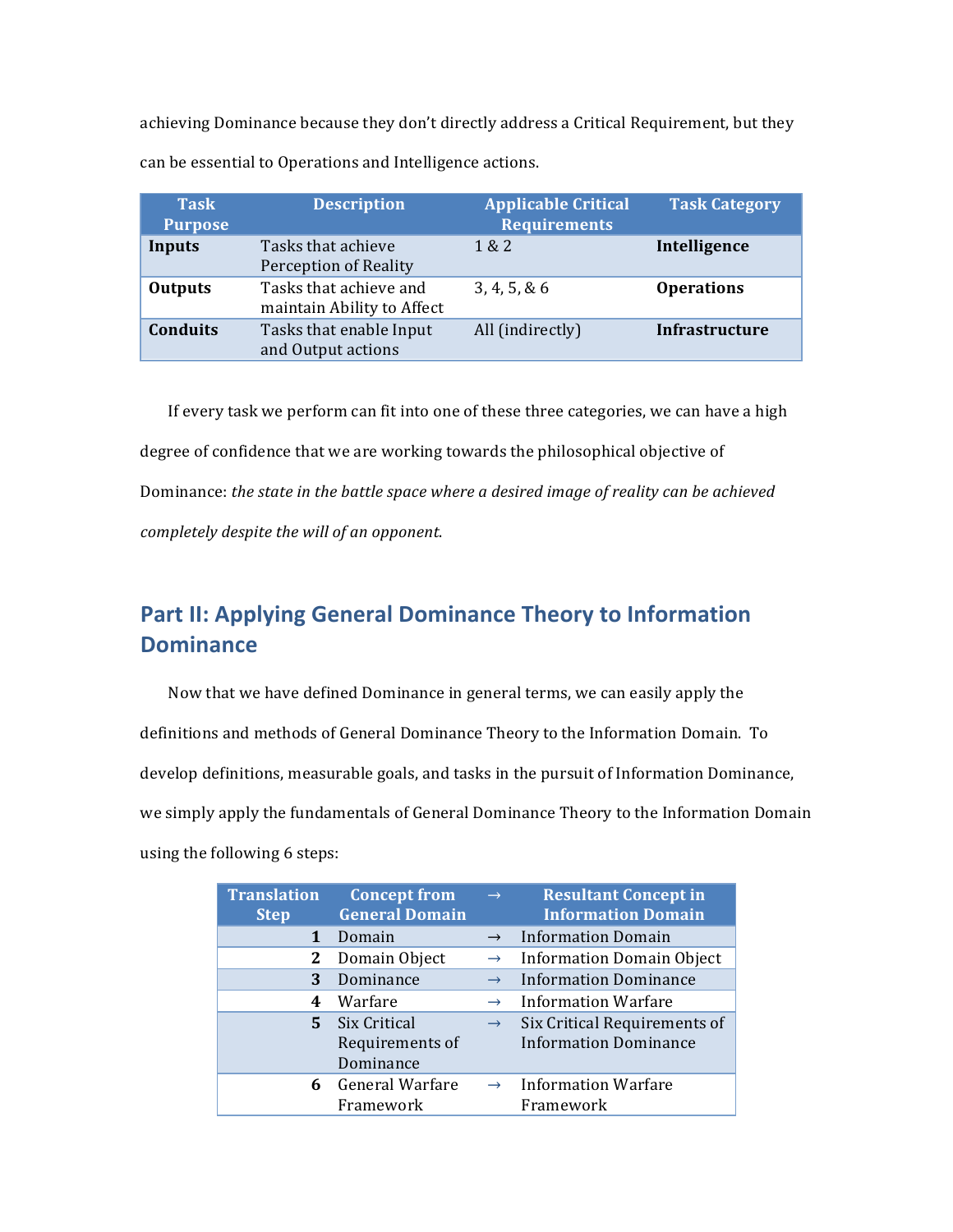#### **Step 1: The Information Domain**

The Information Domain<sup>3</sup> is a distinct warfare Domain that is not necessarily bound by physical dimensions and includes all information. By its nature, it includes the information used in other warfare Domains and information that may *not* be found in other Domains. The **Information Domain** can be described as: *a special case of a Domain whose members* are bound by the laws and patterns of existence, movement, destruction, propagation, and the other environmental factors of information. The Domain that includes all information and *things that can affect information.* 

#### **Step 2: Information Domain Objects**

 

In the Information Domain, information pieces not only make up our Perception of Reality (POR), they can also be used as objects of force that enable on our Ability to Affect Reality (ATA). This is because physical objects are not the only causes of force in this Domain. Information is a force that can have an affect on an opponent. Instead of tanks, pieces of information (Information Domain Objects) can affect our opponent. For example, information describing illegal activity of high-ranking officials could be used to defame. Therefore we should define **Information Domain Object** as: *a special case of a Domain Object that resides in the Information Domain. A physical or non-physical entity whose use has an Ability to Affect an opponent or the environment in the Information Domain.*

<sup>&</sup>lt;sup>3</sup> In my work, *General Dominance Theory and Applications to Information Dominance: A Paradigm for Success in War*, I explain how what is popularly called the Information Domain is more accurately described as the Composite Information Domain, a collection of Domains that are significantly related to information. In that construct, the Computer Network (Cyber) Domain is a special segment of the Electronic Domain, which is a special segment of the Electromagnetic Domain. Those Domains along with the Information and Political Domains (and possibly others) comprise the Composite Information Domain. For what most people intend to describe, it is more accurate to use the term *Composite Information Dominance* than the term *Information Dominance*. For the purpose of this article, the term *Information Domain* is used interchangeably with *Composite Information Domain* and includes Electronic Warfare and Cyber Warfare.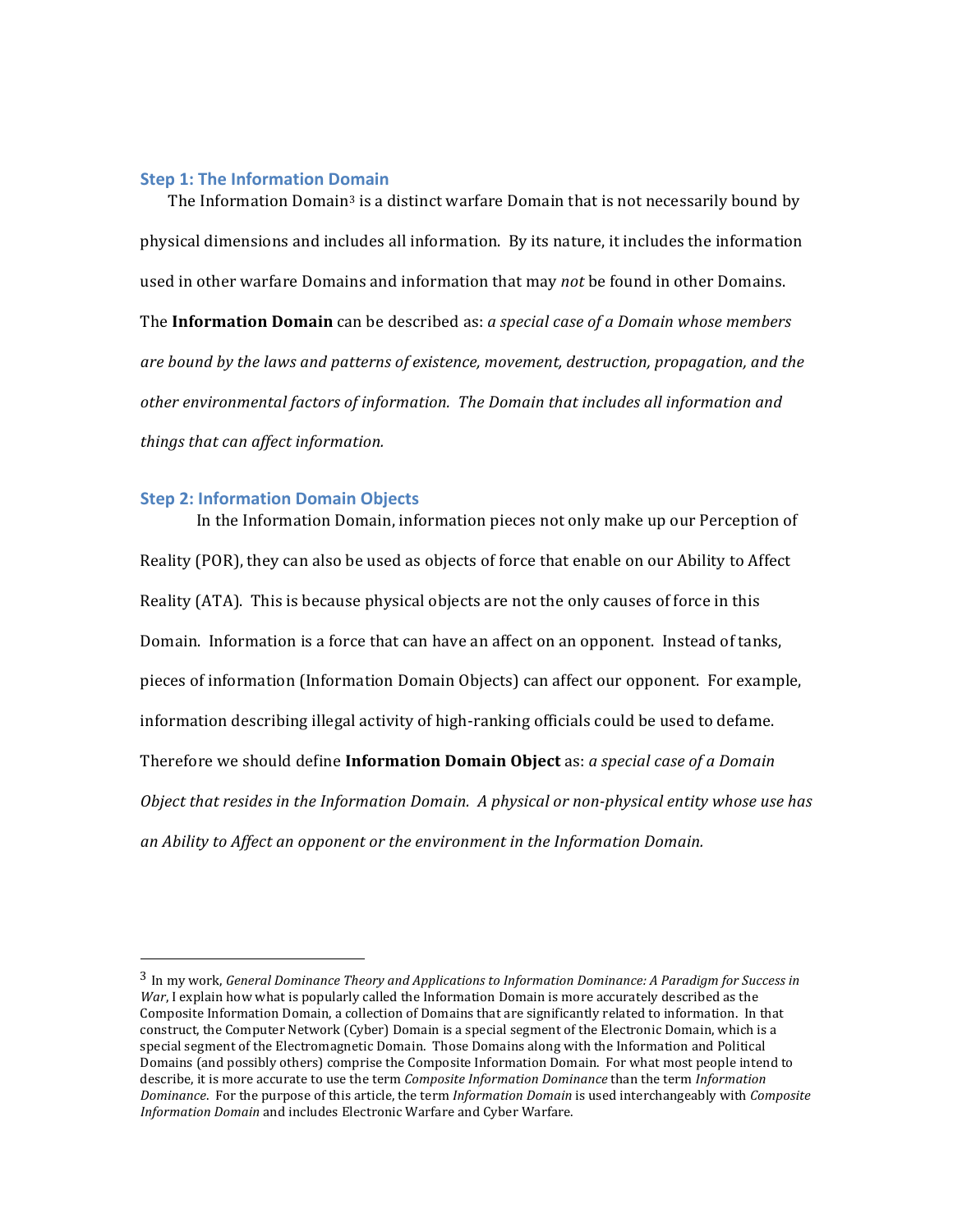#### **Step 3: Information Dominance**

Just as we defined Dominance generally, we can apply the principles of General Dominance to the Information Domain. Information Dominance is simply a special case of Dominance in the Information Domain. **Information Dominance** is *the state in the battle* space where a desired image of Information reality can be achieved completely despite the will *of an opponent.*

#### **Step 4: Information Warfare**

Using the definition of warfare from General Dominance Theory, Information Warfare is simply a special case of Warfare in the Information Domain. **Information Warfare** is: the struggle against an opponent to retain an Ability to Affect the Information *Domain and maintain an accurate Perception of Information Reality; the pursuit of Information Dominance.*

#### **Step 5: Six Critical Requirements of Information Dominance**

The Six Critical Requirements of Information Dominance can be defined using the Six Critical Requirements of Dominance from General Dominance Theory applied to the Information Domain. Specifically:

- 1. Control our collection of information
- 2. Control our synthesis of information
- 3. Control our use of Information Domain Objects
- 4. Control the opponent's collection of information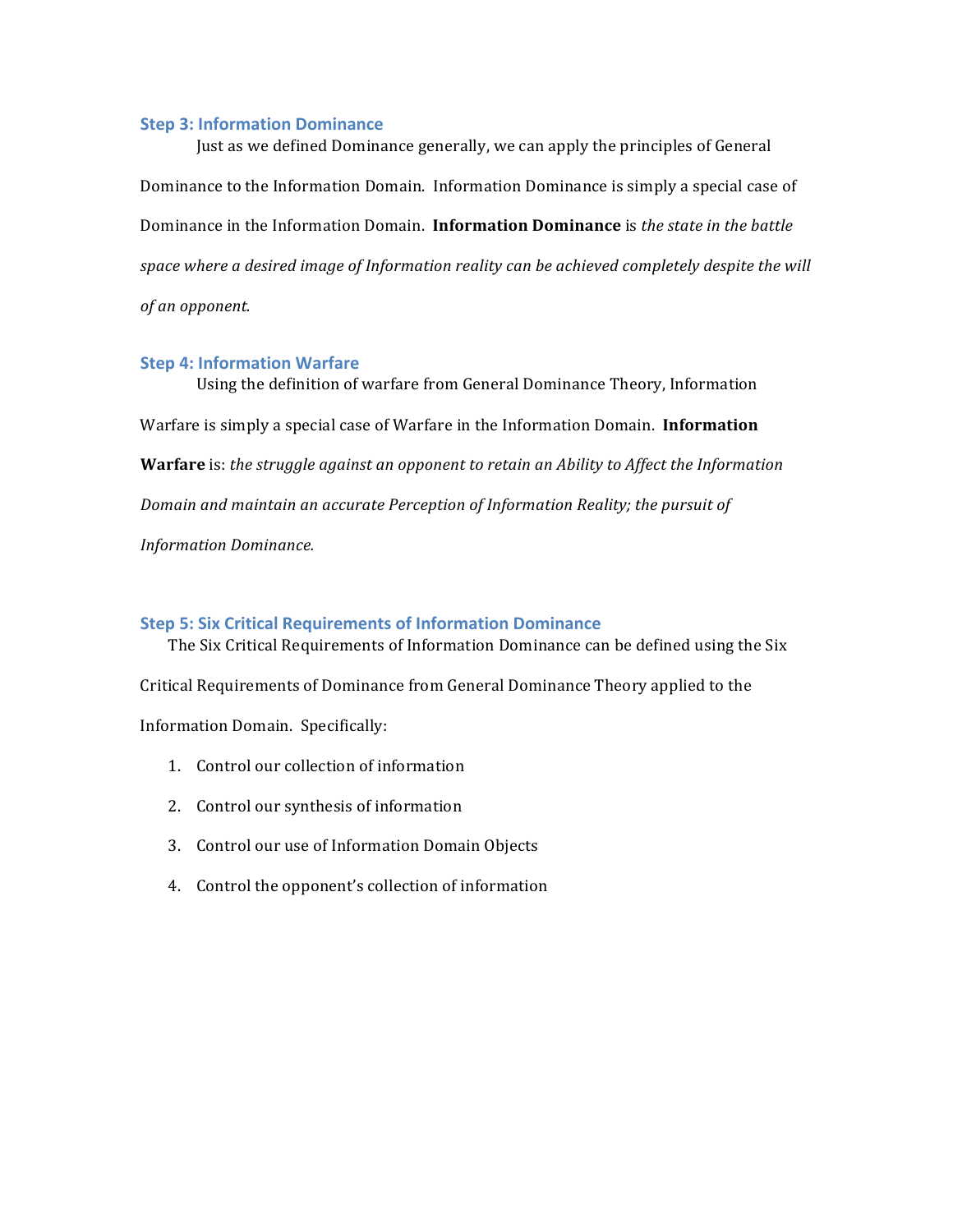5. Control the opponent's synthesis of information



6. Control the opponent's use of Information Domain Objects

# **Step 6: Information Warfare Framework**

In General Dominance Theory, the General Warfare Framework organizes the tasks required to achieve Dominance. In the Information Domain, the Information Warfare Framework organizes tasks into Information Operations, Information Infrastructure, and Information Intelligence.

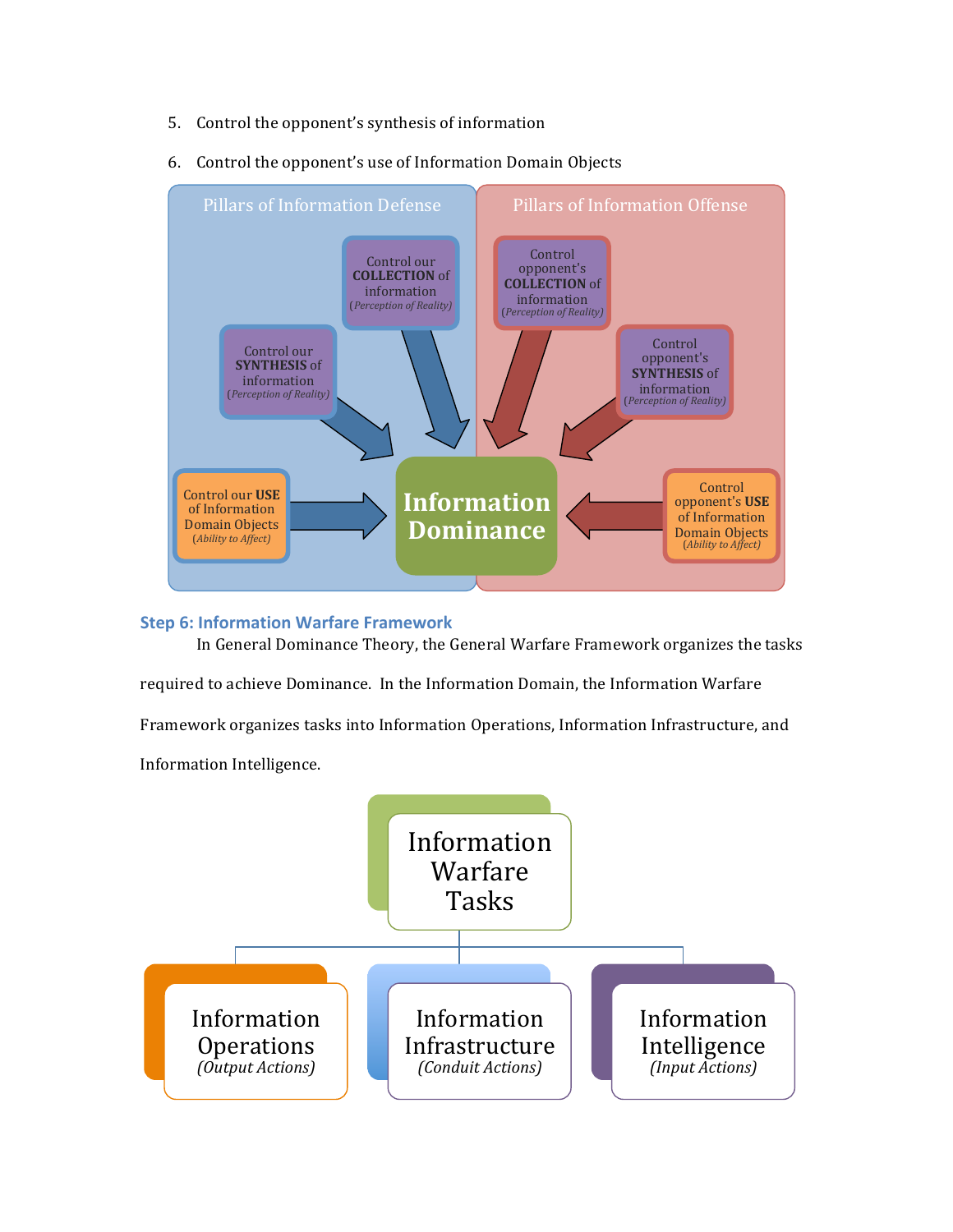In Information Warfare, **Information Operations** (IO) are: *output actions that* (1) *degrade an opponent's ability to collect, synthesize, or use information and (2) prevent our opponent from degrading our ability to collect, synthesize, or use information.* IO actions prevent our opponent from affecting our ability to collect, synthesize, and use information and degrade our opponent's POR and ATA.

**Information Intelligence** (Intel) actions provide decision-making intelligence to the commander based on information present in the battle space. These input actions work to meet Critical Requirements 1 and 2 (Collection and Synthesis) and inform Information Operations.

**Information Infrastructure** (II) actions provide commanders the conduit to conduct IO and Intel actions and to translate Intel into IO capabilities. II actions can also improve actions we take to increase our POR and ATA. Without II actions, our IO and Intel actions may be significantly degraded.

#### Application to the Navy's Information Dominance Corps

The Information Warfare Framework can be easily applied and integrated with the Navy's Information Dominance Corps (IDC). The IDC currently organizes people into the following groups:

- Information Professional
- Intelligence
- Meteorological/Oceanography (METOC/OCEANO)
- Information Warfare

 

Based on the Information Warfare Framework and the historical focus of each of these groups, each group within the IDC could be focused according to the following: $4$ 

 $4$  Those familiar with IDC will notice, however, that this organization is very similar to current practice. Also, this addresses IDC community **focuses**, and does not imply that focus should be to the exclusion of other actions.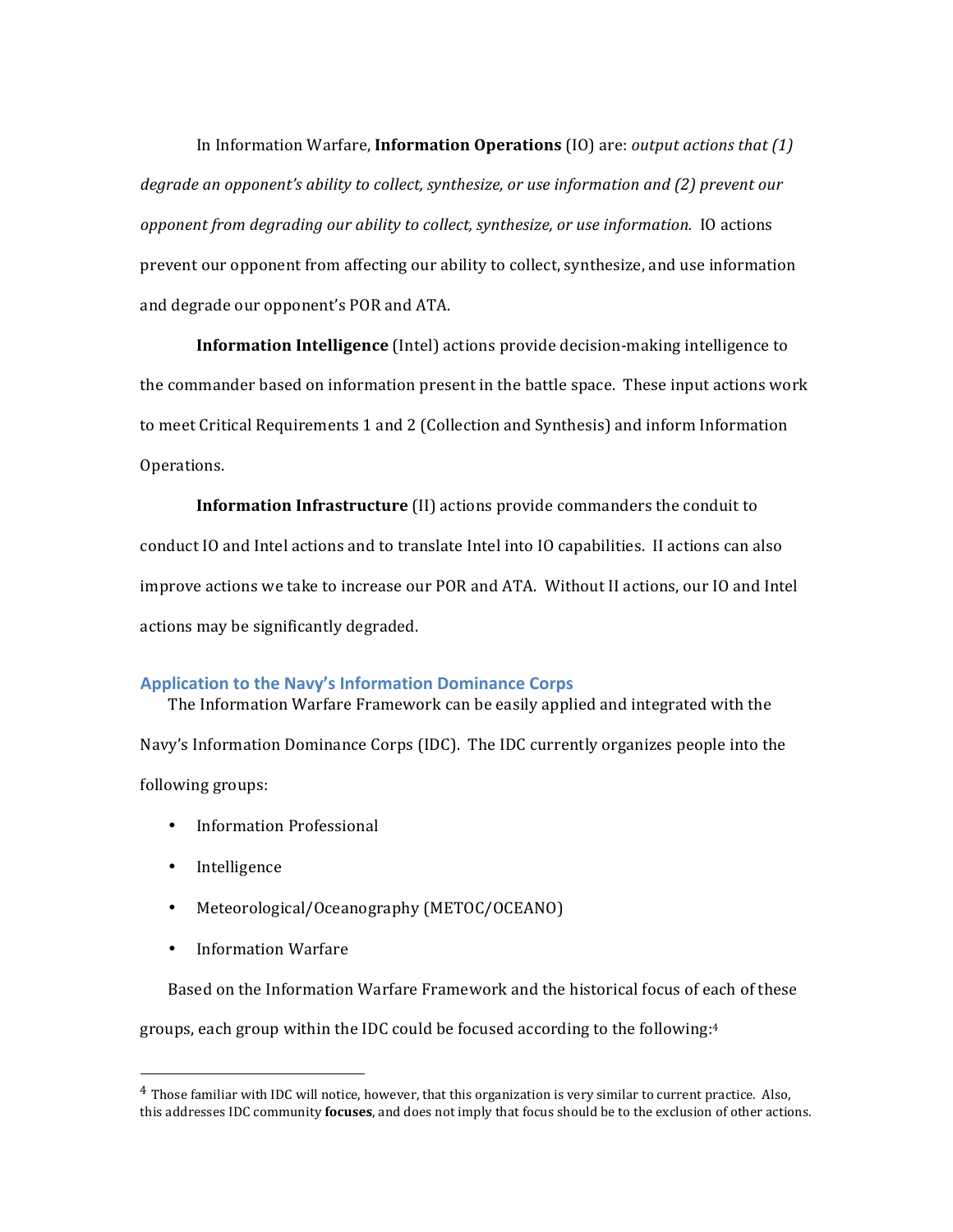- Information Professionals should specialize in the Information Infrastructure. This would include (but not be limited to) information systems, information management, and human-machine interfaces. Anything that enables Information Operations and Intelligence actions falls into this category.
- **Intelligence** personnel are concerned with Intelligence actions. This could be about our opponent or the Domain environment. They should specialize in leading the collection of information and synthesis, and ensuring it can be used in Information Operations. They should work closely with those conducting Information Operations actions.
- METOC/OCEANO personnel are a special case of intelligence personnel. They should specialize in MASINT, METOC, OCEANO, and GEOINT. Their specialty is Intelligence (including prediction) about the physical environment, as opposed to Intelligence about our opponent.
- Information Warfare personnel should specialize in Information Operations.<sup>5</sup> They are the sword and shield of the IDC. They also have a natural interest and expertise in time-sensitive Intelligence based on the speed of war. They should work closely with those conducting Intelligence actions.

Using the Information Warfare Framework, popular tasks of the IDC would be



categorized according to the following:

<sup>5</sup> As defined herein.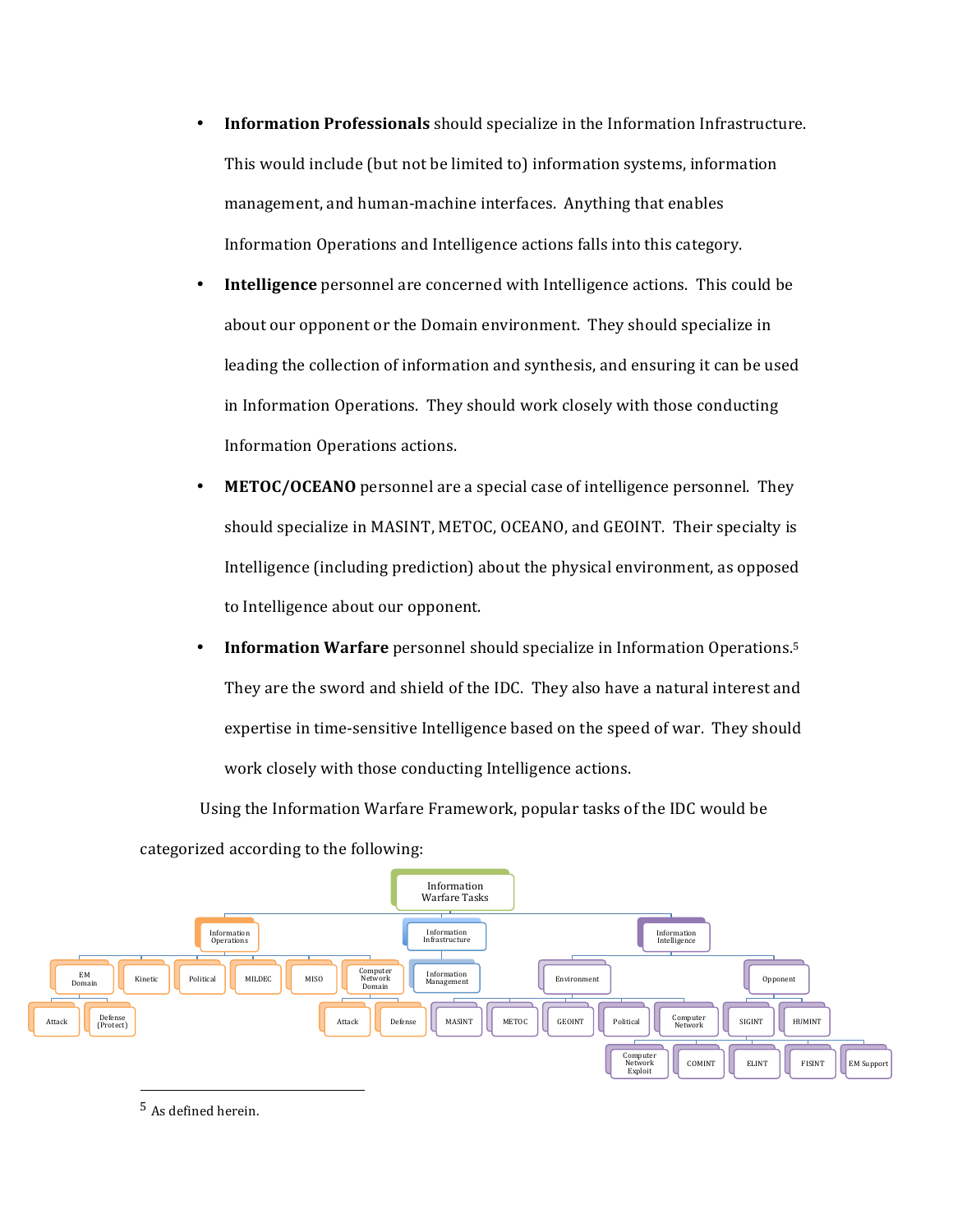## **Conclusion and Recommendations for Action**

I have given an introduction to General Dominance Theory, which provides definitions for Dominance and Warfare that can be applied to the Information Domain. In applying General Dominance Theory to the Information Domain, I established core definitions that can guide our efforts as we pursue Information Dominance. I also derived two sets of criteria (The Six Critical Requirements of Information Dominance and the Information Warfare Framework) that can help us determine actions that contribute to our desired end state: success in the Information Domain.

Applying General Dominance Theory to the Information Domain gives simple, unifying mantras for those fighting for Information Dominance: (1) *Information Dominance is* the state in the battle space where a desired image of Information reality can be achieved *completely despite the will of an opponent* and (2) *Information Warfare is the pursuit of Information Dominance*. These simple definitions can help each member of the Navy's Information Dominance Corps realize their part in achieving Information Dominance.

These definitions:

- provide the Information Warfare Framework, in which the concept of Information Operations is given more definition and relevance,
- give tasks currently performed by the Information Professional community are a name (Information Infrastructure), and
- provide these benefits without altering the concept of Intelligence.

In other words, this approach to defining Information Dominance does not destroy the great strides the Intelligence community has made in the last 100 years. Rather, it helps refine time-tested concepts and applies them to modern, more complex challenges. As long as the actions we take in pursuit of Information Dominance fit into the Information Warfare